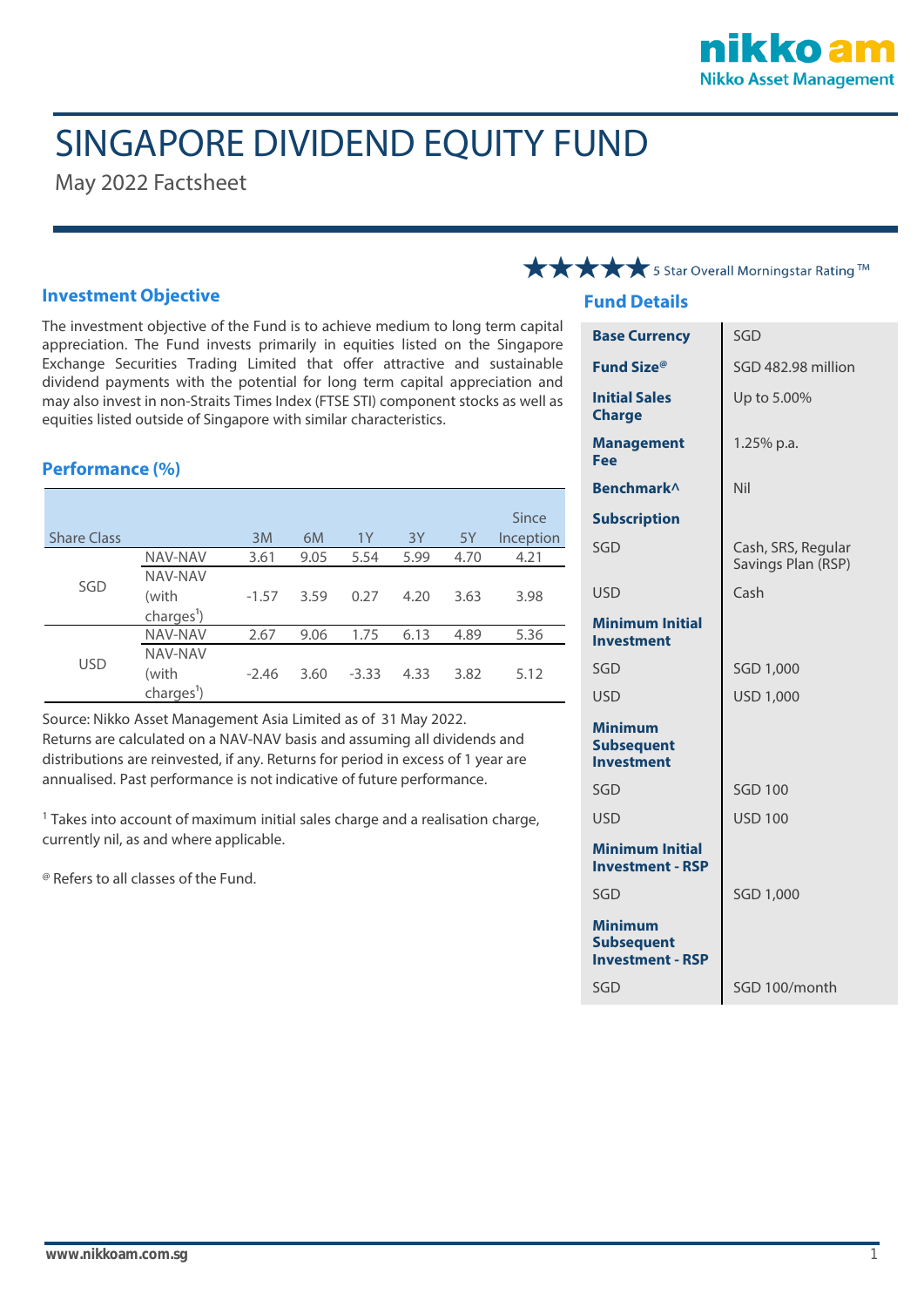## nikko am

#### **Fund Holdings**

| <b>Top 5 Holdings</b>                       | Weight |
|---------------------------------------------|--------|
| DBS GROUP HOLDINGS LTD                      | 8.9%   |
| OVERSEA-CHINESE BANKING CORPORATION LIMITED | 8.4%   |
| UNITED OVERSEAS BANK LTD. (SINGAPORE)       | 8.1%   |
| <b>KEPPEL CORPORATION LIMITED</b>           | 7.1%   |
| CAPITAL AND INVESTMENT LIMITED              | 5.0%   |





Cash in allocation charts includes cash equivalents.

Percentages of allocation may not add to 100% due to rounding error.

#### **Fund Characteristics**

| Number of       |                    | <b>Sharpe Ratio</b>    | <b>Standard Deviation (%)</b> |  |
|-----------------|--------------------|------------------------|-------------------------------|--|
| <b>Holdings</b> | <b>Share Class</b> | (3 years - Annualised) | (3 years - Annualised)        |  |
| 40              | SGD                | 0.34                   | 15.64                         |  |
|                 | JSD                | 0.30                   | 18.45                         |  |

### **Fund Information**

| <b>Share Class</b> | <b>Inception Date</b> | <b>NAV</b> | ISIN         | <b>Bloomberg Ticker</b> |
|--------------------|-----------------------|------------|--------------|-------------------------|
| SGD                | 02 August 1999        | SGD 1.488  | SG9999003826 | DRSSINE SP              |
| USD                | 02 August 1999        | USD 1.086  | SG9999003925 | DBSSINU SP              |

Source: Nikko Asset Management Asia Limited as of 31 May 2022.